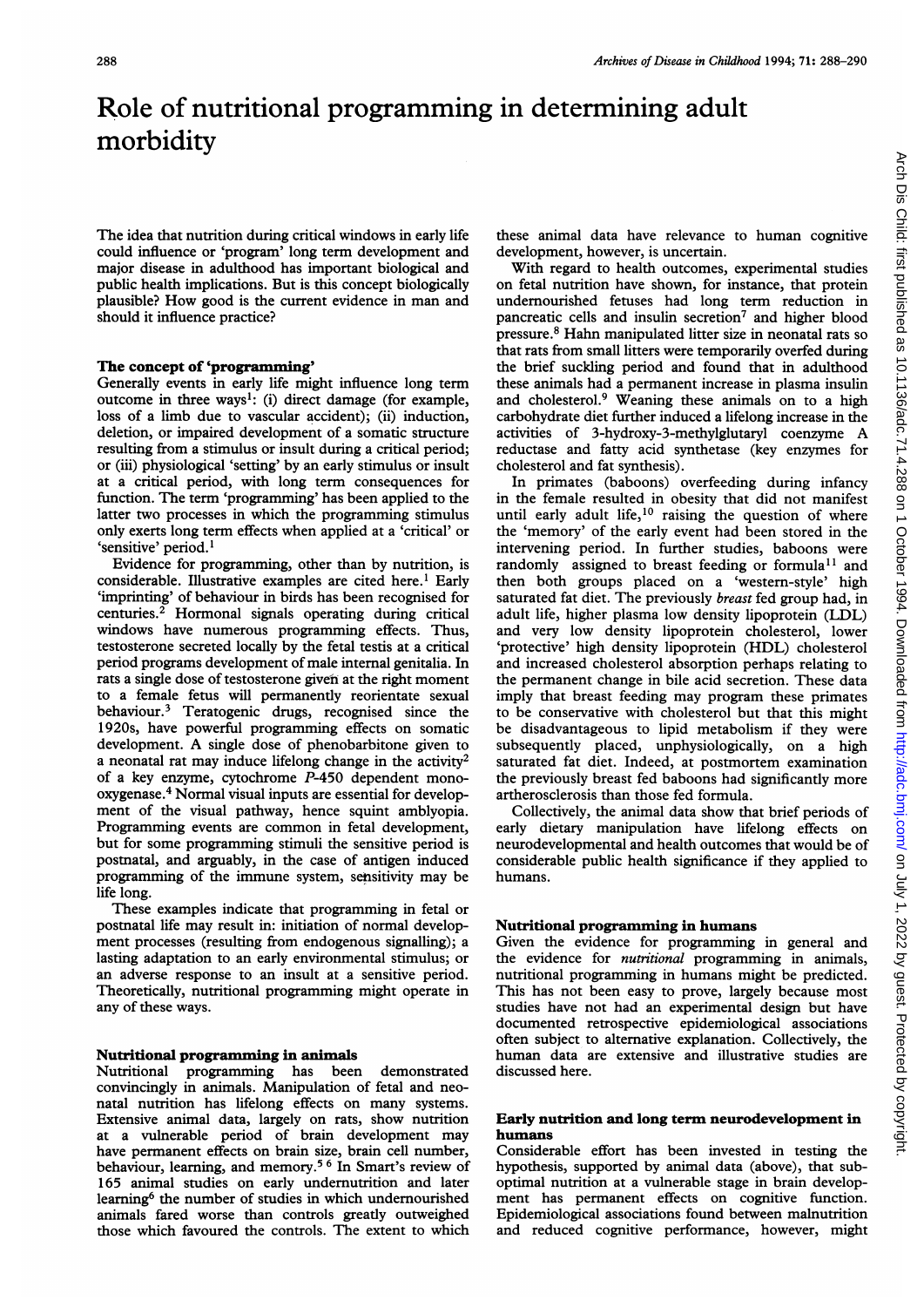not be causal.'2 Malnutrition, principally studied in developing countries, is inextricably associated with poverty, poor social circumstances, and lack of stimulation which might explain the adverse outcomes. Prospective, randomised, or satisfactorily controlled studies are rare and most do not provide unequivocal data.

Recently more formal studies have provided stronger evidence that nutrition could influence cognitive<br>development.<sup>13</sup> A study of premature babies strictly randomised to a preterm versus standard formula for only one month showed, at blind follow up, major advantages in neurodevelopment at 18 months<sup>14</sup> and in verbal  $\overline{IQ}$ at 7-5-8 years (A Lucas, unpublished). Whether this sensitivity to early nutrition applies to infants born at term remains a major area for study, with implications for infants with undernutrition complicating many clinical disease states.

Several studies suggest breast feeding promotes long term neurodevelopment, in some cases even after attempts to adjust for confounding factors,<sup>15</sup> though whether or not these effects reflect residual confounding by educational and parenting differences between groups is uncertain. The evidence that human milk may promote neurodevelopment and IQ in infants born preterm is stronger,<sup>15 16</sup> with implications for clinical management. Such effects would be biologically plausible as human milk contains factors including hormones and long chain polyenoic fatty acids (currently under intensive investigation<sup>17</sup>) that could theoretically influence neurodevelopment.

Some specific nutrients have been claimed to be important for brain development. A large body of data links iron deficiency with reduced cognitive function and possibly a permanent reduction.<sup>18</sup> These data are supported by animal studies showing long term effects of iron deficiency on the brain, notably reduction in dopamine receptors.'9 However, as in malnutrition studies, iron deficiency anaemia is linked with poor social circumstances, confounding outcome studies. While current evidence renders it unwise to allow infants to develop iron deficiency, proof that it adversely programs neurodevelopment is awaited.

## Nutrition and later disease

Most studies on early nutrition and later health have been epidemiological and inconclusive. Despite considerable interest in lipid intake in early life no convincing association with later atherosclerosis has yet emerged. Unlike the studies in baboons (above), breast and bottle fed infants have not been shown to differ in later total plasma cholesterol at 8 years<sup>20</sup> or total cholesterol, LDL, or HDL at up to 16 years (unpublished). Early salt intake has been associated with later high blood pressure in some studies but randomised trials have failed to show a causal link in either normal or preterm individuals.<sup>21</sup>

Breast and formula fed babies may have potentially important differences in later health outcomes, though these might be confounded by the major demographic differences between groups. For instance, breast feeding has been associated with a protective effect against insulin dependent diabetes $^{22}$  (not observed by all) and a reduced incidence of lymphoma.23 Whether these associations are causal needs further exploration.

To help resolve the uncertainty over the effects of early nutrition on long term health, a series of long term prospective and strictly randomised dietary studies were started in 1982 by Lucas and coworkers.<sup>24</sup> Initial studies have been in preterm infants. Follow up to 7.5-8 years shows that a brief period of early dietary management had

a major impact on later neurodevelopment and IQ (above), pattern of allergic reactions and atopy, waist-hip ratio, linear growth, and bone mineralisation. That such a brief period of dietary manipulation (four weeks on average) had such significant, and in the case if cognitive development, probably permanent effects, underlies the sensitivity to nutritional programming during the perinatal period in humans. Cardiovascular risk and bone outcomes are currently being explored in these children and in others born at term to further test formally the hypothesis that early nutrition programs propensity to adult degenerative disease.

## Size in early life and later morbidity

In the past seven years a series of studies, notably those by Barker, Hales and coworkers, have shown relationships between anthropometric indices at birth and at <sup>1</sup> year and cardiovascular disease and its risk factors.25 <sup>26</sup> Low body weight, head circumference, and ponderal index at birth and low weight at <sup>1</sup> year have been associated with increased risk of later cardiovascular disease. Small size at birth and up to <sup>1</sup> year has also been associated with higher blood pressure and adverse changes in plasma concentrations of glucose, insulin, fibrinogen, factor VII, and apolipoprotein B; abdominal circumference at birth is inversely associated with raised serum concentration of total cholesterol, LDL cholesterol, and apolipoprotein B. These provoking and important observations have been interpreted by the investigators as supporting the hypothesis that poor fetal nutrition, perhaps resulting from poor maternal nutrition, adversely programmes the individual for later cardiovascular disease, hypertension, and diabetes. Their suggestion is that improvement of fetal nutrition might be an important public health measure.26

In favour of this thesis is the evidence that early nutrition in animals has been shown to program corresponding outcomes. There are inconsistencies, however: in rats, overnutrition rather than undernutrition may be associated with later increase of blood cholesterol<sup>9</sup> and chronic undernutrition has been associated with longevity.27 The relationship between low birth weight and a later adverse outcome might be explained by confounding demographic factors, though attempts to account for known potential confounders has not displaced the observed associations. An area for debate, however, is the proposed nutritional interpretation. Poor intrauterine growth might be associated with other, non-nutritional derangements that could be responsible for long term programming. In order to extricate the effects of nutrition from other possible intrauterine factors that might influence later blood pressure, a study of 758 babies born preterm was undertaken.28 These babies were strictly randomly assigned to diet before the equivalent of full term. Even extremes of nutritional intake and of growth performance had no effect on blood pressure at 8 years. These data indicate that for blood pressure, at least, poor nutrition and growth per se may not be the explanation for the relationship between low birth weight and later blood pressure. It has also been counterargued that poor maternal nutrition is not a critical factor for fetal growth retardation in the West, $29$  suggesting attempts to improve fetal nutrition via maternal nutrition might prove ineffective.

Size at birth has emerged as a significant risk marker for later health. There remains, however, the need for further work to explore whether nutritional programming is the explanation in order to underpin public health practice.